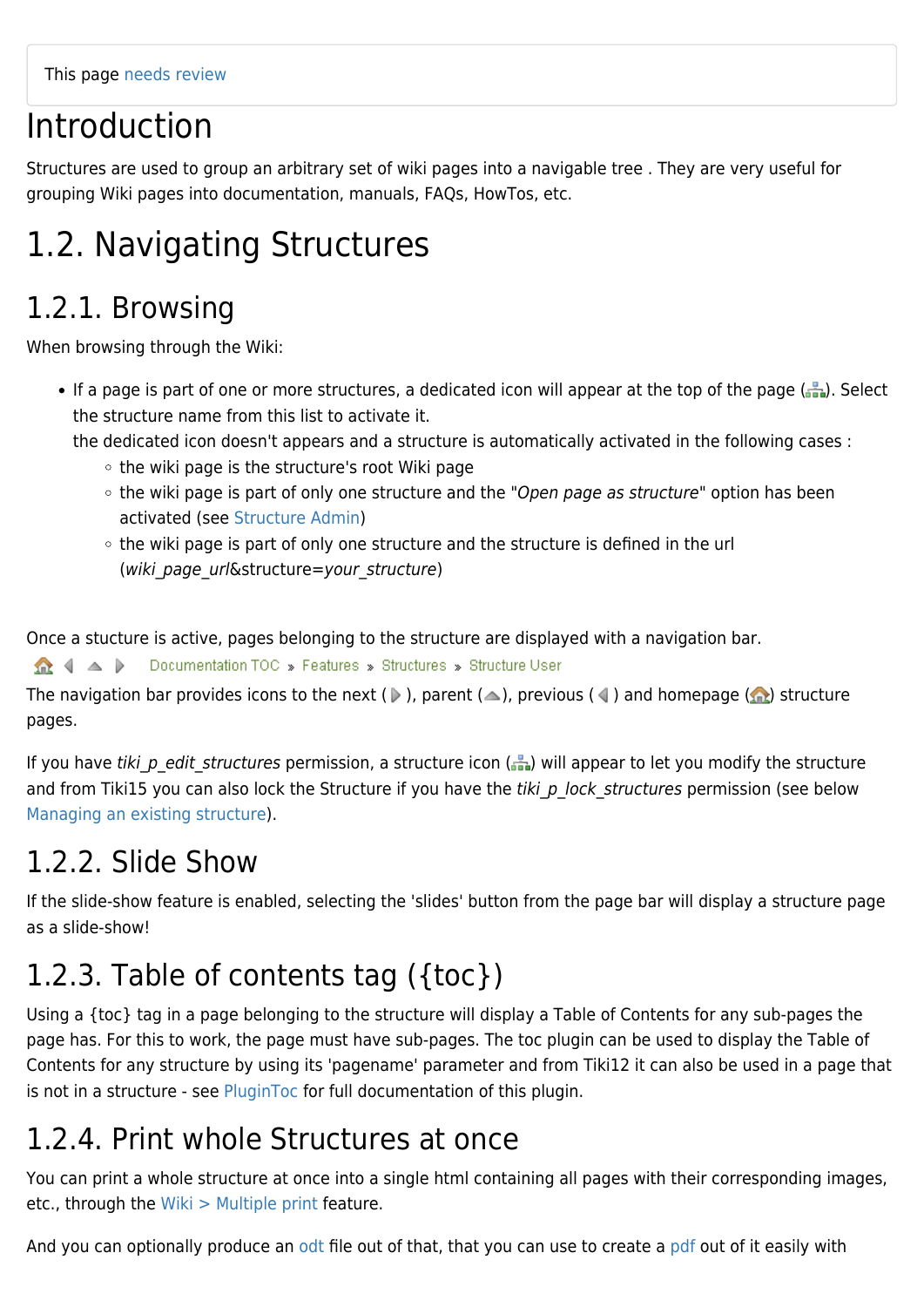See an example explained for the whole documentation here in doc.tw.o: [Printing the Documentation](https://doc.tiki.org/Printing-the-Documentation)

# 1.3. Structure permissions

As could be expected, both global and category permissions can be granted for Structures, but as a Structure itself is not a categorisable object - whereas all the individual pages in a Structure are - the Structure permissions that apply to categorisation are 'taken' from whatever are applied to the top page of the Structure. This does provide a great deal of flexibility but can be a little confusing if not considered carefully.

From Tiki15 to make the Structure permissions more accessible/visible in the permission tables, a separate section has been created, labelled 'wiki structure' and the following Structure permissions are available:

- tiki p\_admin\_structures both a global and a category/object permission that gives all the structure permissions to the user (this permission was added in Tiki15)
- tiki p\_edit\_structures both a global and a category/object permission that enables the user to edit an existing structure and create new ones
- tiki p lock structures both a global and a category/object permission that enables the user to lock the structure (this permission was added in Tiki15)
- tiki p watch structure just a global permission at present that enables the user to monitor changes in the structure and receive email notification of changes (logically at some point this could also be made a category/object permission)

# 1.4. Managing existing structures / creating new ones

To create a new Structure or to modify an existing one, users must have tiki p edit structures or tiki p admin structures permission, either as a global permission for a non-categorised Structure or that permission must be applied to user for the category of the Structure's top page if categorisation is being used.

Access to the structure administration screens is from tiki-admin\_structures.php, available from the menu Wiki > Structures, or while navigating the wiki, and the main administration is as shown below in the various tabs for different Tiki versions. It should be noted that the user must also have tiki  $p$  view wiki permission for the top page in order to see the Structure in the listing shown from tiki-admin\_structures.php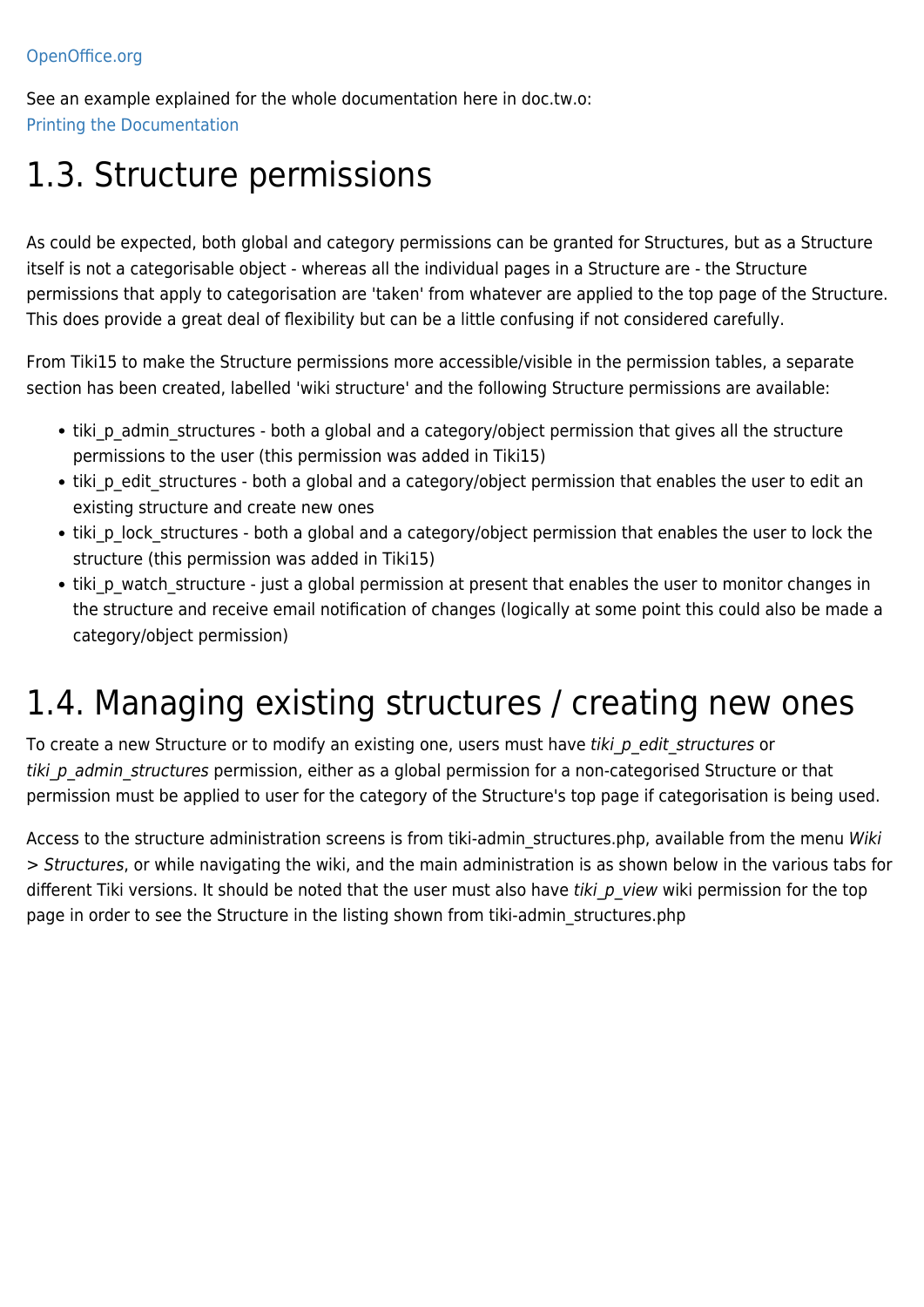### **Structures**

| XML Zip Import              |                                                                                                                        |                                      |
|-----------------------------|------------------------------------------------------------------------------------------------------------------------|--------------------------------------|
| Structures Create Structure |                                                                                                                        | No Tabs                              |
| <b>Structures</b>           |                                                                                                                        |                                      |
| Find<br>吗                   |                                                                                                                        | Find<br>٠                            |
| Category                    | Admins_only                                                                                                            | v.                                   |
| Displayed rows              | 25                                                                                                                     | <b>Actions</b>                       |
| Structure                   |                                                                                                                        | <b>O</b> View structure<br>View page |
| 2nd test structure          |                                                                                                                        | Export pages                         |
| Another test structure      |                                                                                                                        | <b>Dump tree</b>                     |
|                             | c admin test structure (Client admin test structure with a very long alias name to stretch the structure listingtable) | <b>POP</b><br>X Remove               |
| out down Test Structure 01  |                                                                                                                        | XML Zip<br>$\frac{1}{2}$             |
| cut down Test Structure 02  |                                                                                                                        | $a^*$                                |
| cut down Test Structure 03  |                                                                                                                        | 自护                                   |
| out down Test Structure 04  |                                                                                                                        | $A^*$                                |

The listing of the existing structures and the 'creation' form for a new structure are separated into two individual tabs with a screen shot of the listing as shown above (the creation form is the same as in Tiki14): the actions for managing an individual structure are accessed by hovering over the 'wrench' icon as shown in the screen shot.

Depending upon what features have been 'switched on' the following are all the Actions that are possible and which permissions are needed in order to be able to use them:

- View Structure: no structure permissions needed but when the Structure admin page is subsequently shown the Structure admin tools will only be displayed if the user has either tiki p\_admin\_structures or tiki p edit structures
- **Q** View page: no structure permissions needed
- **Export pages: must have tiki p admin structures to see this Action**
- PDF detail still to be added
- B Dump tree: must have either tiki p admin structures or tiki p edit structures to see this Action
- **X** Remove: must have tiki p admin structures to see this Action
- Create WebHelp detail still to be added
- View WebHelp detail still to be added
- **Example 2** XML Zip: must have tiki p admin structures to see this Action

From Tiki 15 a wiki structure can also be locked, meaning that the pages that are in a structure and the order/hierarchy of these pages can only be changed by the locking user. A new preference needs to be set to allow this structure locking option to be available and when set, a locked/unlocked icon is shown alongside the 'actions' wrench icon as illustrated above.

If the item is locked, hovering over the icon will show the user that has locked it and if the user has the 'locking' permission i.e. tiki p lock structures, clicking this icon with lock/unlock the structure.

The tiki p lock structures permission was created from Tiki15 onwards to allow individual users the privilege to carry out locking/unlocking and this is applied (as with all Structure permissions) to the top page of the Structure if categorisation is used or as a global permission if categorisation is not being used.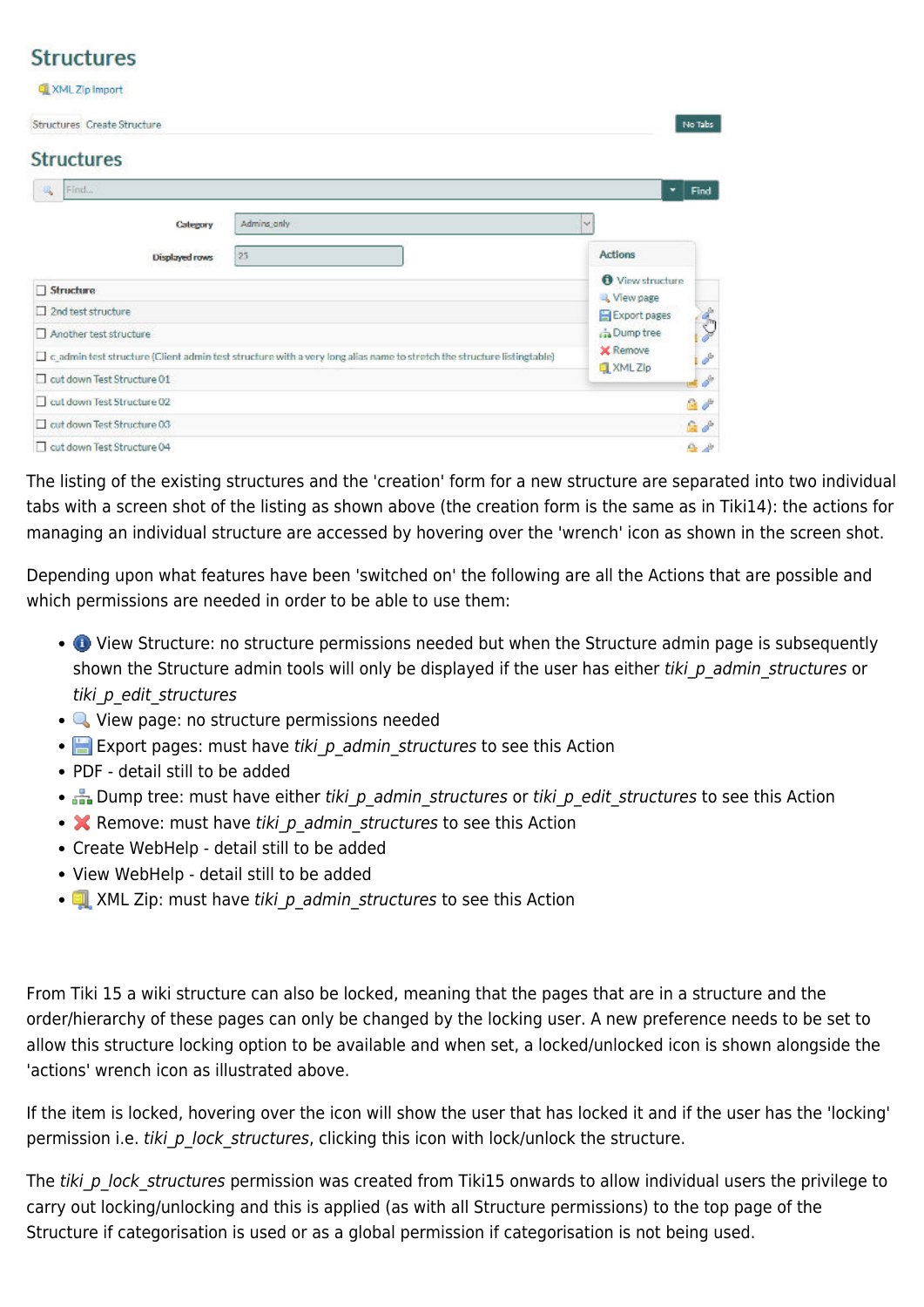As with all the various permissions 'sets', if a user has been granted tiki\_p\_admin\_structures (also added as a new permission in Tiki15) they can do all the various Structure activities including the unlocking of a structure locked by another user. To make structure permission management clearer and easier to find, a new 'wiki structure' section has been created in the permission tables from Tiki15 onwards.

| <b>Structures</b> o<br><b>D</b> XML Zip Import |                                |   |                                            | <b>Structures</b> o<br><b>NAT Zip Import</b> |                  |                                              |
|------------------------------------------------|--------------------------------|---|--------------------------------------------|----------------------------------------------|------------------|----------------------------------------------|
| Create Structure<br>Structures:                |                                |   | <b>Advisoring to</b><br>$\rm He~Fe\bar{e}$ | Structures                                   | Create Struchare | Aig Tabs                                     |
| <b>Structures</b>                              |                                |   |                                            | <b>Create Structure</b>                      |                  |                                              |
| $Q$ Find                                       |                                |   | $\tau$ . Find                              |                                              | Structura        |                                              |
| Language                                       | any brigance.                  | 뒥 |                                            |                                              | Alian            |                                              |
| Category                                       | <b>Editorial Scord Wooding</b> | × |                                            |                                              | True<br>- 26     |                                              |
| Displayed rows                                 | 50 <sub>1</sub>                |   | Actions                                    |                                              |                  |                                              |
| C Structure                                    |                                |   | O Viewstructure                            |                                              |                  |                                              |
| $\Box$ Home                                    |                                | € | <b>Q</b> Viewpage<br>da Dampiroo           |                                              |                  | Use single spaces to indent structure levels |
| HomePage Admin Guide (Home)                    |                                |   | X Temove<br>Create WebHolp                 |                                              | Categorize       | <b>Select Cotegones</b>                      |
| Homehaps Andrives (Home)                       |                                | ۶ | <b>FIXME Zip</b>                           |                                              |                  | Create New Structure                         |
| Homehaps Author (Home)                         |                                | r |                                            |                                              |                  |                                              |
| HomePage BootstrapTricks (Home)                |                                |   |                                            |                                              |                  |                                              |
| 1 T - Livera Peau Mork (Hyend)                 |                                | ٠ |                                            |                                              |                  |                                              |

The listing of the existing structures and the 'creation' form for a new structure are separated into two individual tabs as shown above, and the actions for managing an individual structure are accessed by hovering over the 'wrench' icon as shown in the screen shot on the left.

# **Structures**  $\bullet$

| <b>Structures</b>             |                    |              |              | No Tabs             |
|-------------------------------|--------------------|--------------|--------------|---------------------|
| Find                          | Exact match $\Box$ | any language | ×.           | Number of displayed |
|                               | rows 50            | Go           |              |                     |
|                               |                    |              |              |                     |
| <b>Structure ID</b>           |                    |              |              | <b>Action</b>       |
| Documentation TOC<br>↖        |                    | $\bullet$    | $\mathbb{Q}$ |                     |
| Tiki Installat Edit structure |                    | ◉            | $\mathbb{R}$ |                     |
| Tiki Reference Guide          |                    | $_{\odot}$   | $\sim$ $\mu$ |                     |
| Tiki User Guide               |                    | $\bullet$    | 2 人          |                     |
| <b>Tutorials</b>              |                    |              | ∼            |                     |

# 1.5. Editing an existing structure

From the main structure listing table, as discussed above, you can select an individual structure and use the 'View structure' action to show the detailed hierarchy of the structure and from this screen, shown below for various Tiki versions, you can carry out different edits tasks that are discussedin the following sections.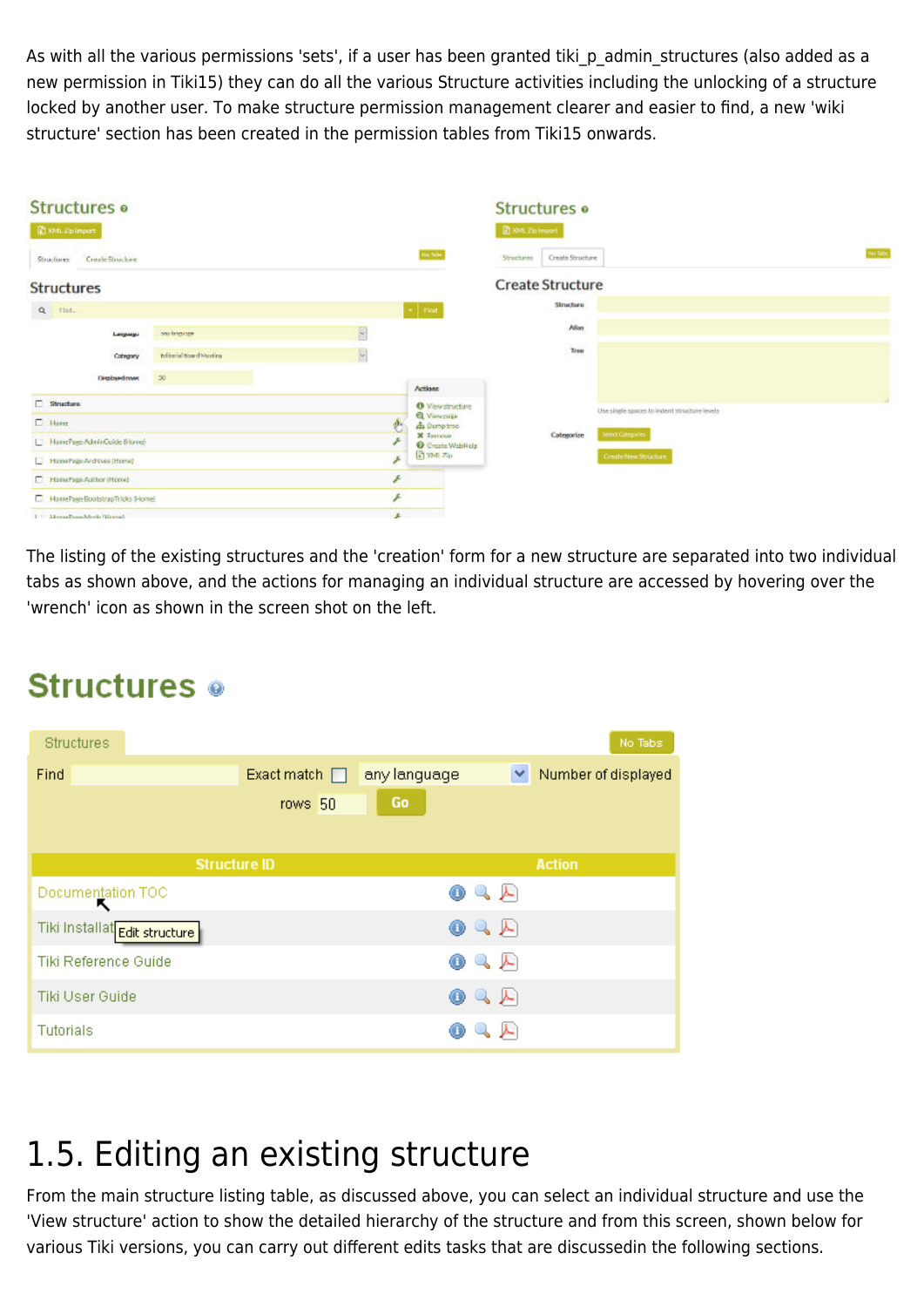### **Structure: Test Structure**

**Structures** 

#### **Structure Layout**

Alias: Buddette Buddette Bu

| Top |                                                |               |                                 |
|-----|------------------------------------------------|---------------|---------------------------------|
|     | 1. WYSIWYG testing                             | Fage allar    | 4000X                           |
|     | 1. testing a range of plugins - wysiwyg        | Pripe allar   | <b>ASDOPX</b>                   |
|     | 2. wysiwyg plugins page excl GALLERIFFIC       | Page allac-   | <b>SOROIX</b>                   |
|     | 3. new build of wysiwyg plugin page.           | Page with     | <b>SONO X</b>                   |
|     | A. English a connoc of IMC pluring - unglesser | <b>Common</b> | the same fifth with the country |

The only difference between Tiki14 and Tiki15 for this screen is that a lock/unlock icon is shown at the top of the hierarchy. In the same way as used in the main structure table, hovering over this icon will show the user that locked the structure if it locked, and if the user has the appropriate permission clicking the icon will lock/unlock the structure.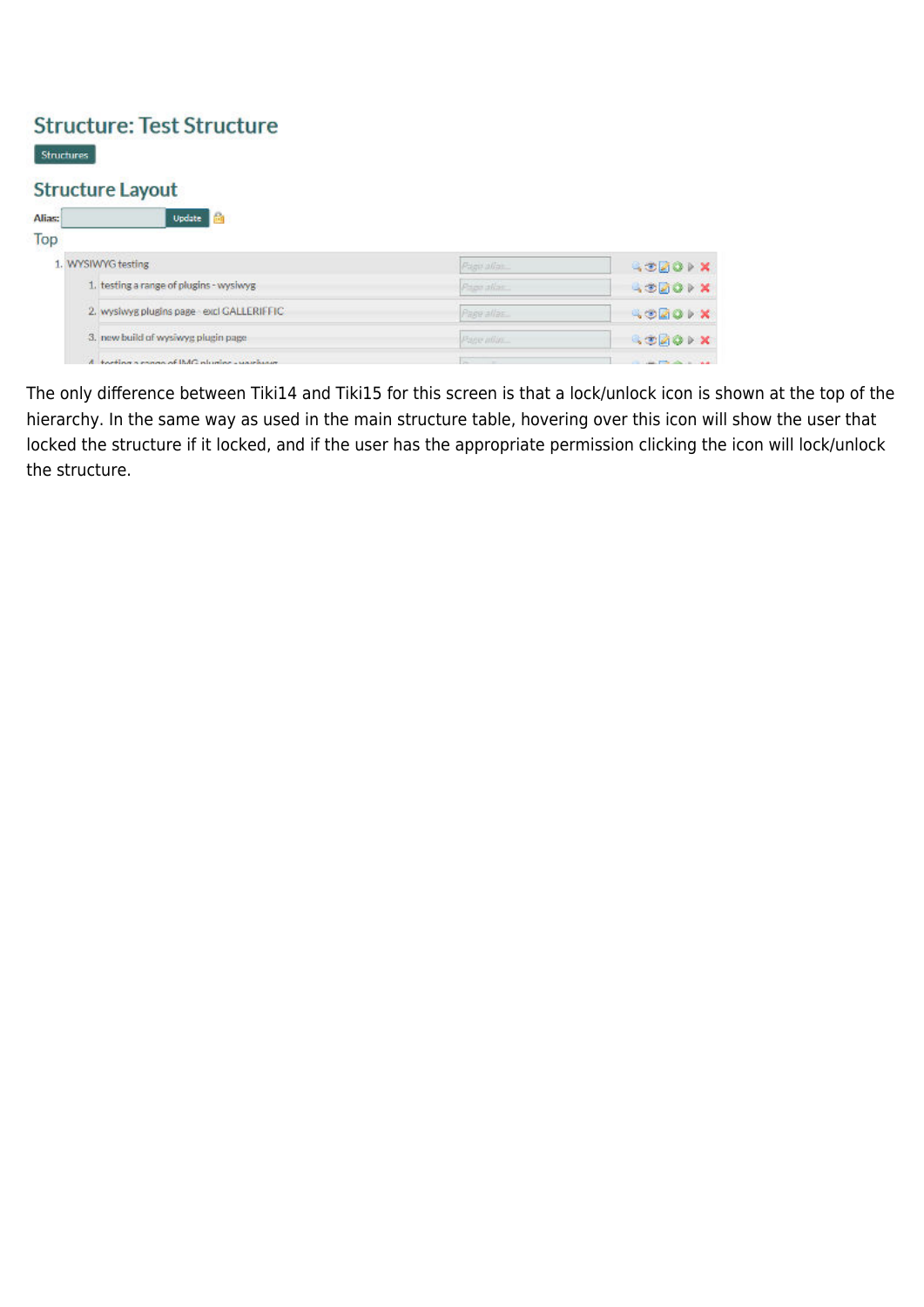### **Structure: Home**

**Structures** 

### Structure Lavout

| 1. Introduction                                                                                                            | Page allas       | $Q \odot Q$ or $Q \rightarrow X$ |
|----------------------------------------------------------------------------------------------------------------------------|------------------|----------------------------------|
| 2. All the Documentation                                                                                                   | Page allas.      | $Q \otimes Q$                    |
| 1. Printing the Documentation                                                                                              | Page allas.      | $Q \otimes G$                    |
| 3. Tutorials                                                                                                               | Page allas       | $Q \otimes Q$                    |
| 4. Troubleshooting                                                                                                         | Page allas       | $Q \otimes Q$                    |
| 5. Annexes                                                                                                                 | Page alias       | $Q \otimes Q$                    |
|                                                                                                                            |                  |                                  |
| 1. Tikiwiki FAQs<br>Add pages Use pre-existing page by dragging into the structure above<br>Find<br>Filter<br>any category | Page allas.<br>V |                                  |
| <b>1and1 install</b>                                                                                                       |                  |                                  |
| <b>3D Tag Browser Configuration</b>                                                                                        |                  |                                  |
| <b>About the Tiki Documentation</b>                                                                                        |                  | $Q \otimes Z$                    |
| <b>Accessibility</b>                                                                                                       |                  |                                  |
| <b>Accounting</b>                                                                                                          |                  |                                  |
| <b>Accueil</b>                                                                                                             |                  |                                  |
| <b>Action Calendar</b>                                                                                                     |                  |                                  |

### 1.5.1. Adding a new page

Select the structure you wish to edit in [tiki-admin\\_structures.php](tiki-admin_structures.php) (see above)

From tiki 9, as illustrated in the Tiki14 screen shot above, it is possible to simply drag an existing page from the page list shown at the bottom of the screen, and drop it where you want in the tree. It should be noted that as soon as this is done a Save button appears and the addition will only be finalised in the central database once this button is clicked.

Or you can use the "Add a new child page" button  $\odot$ ), shown to the right of each item in the structure page listing, to add a new page which will be created with a [PluginToc](https://doc.tiki.org/PluginToc) inside.

Alternatively, you can add a new page while browsing the wiki, as a sister or child page to the page you are viewing.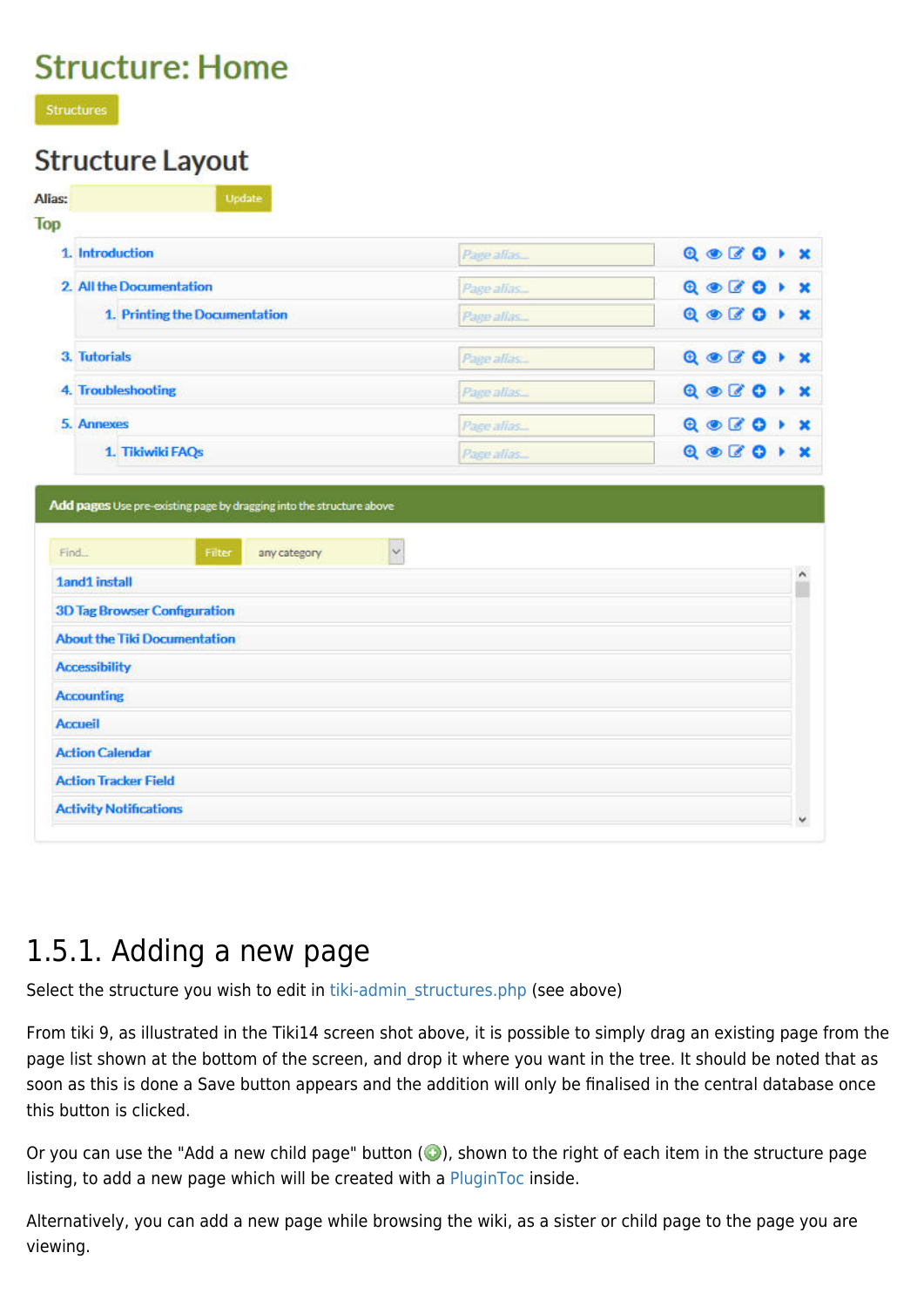This second process is often easier to work with in the case of a very long structure (such as the case of the [Full](https://doc.tiki.org/All-the-Documentation) [Documentation structure here at doc.t.o\)](https://doc.tiki.org/All-the-Documentation).

For example you can add a page in the [Documentation structure here at doc.t.o](https://doc.tiki.org/All-the-Documentation) with just just 3 clicks :

- **First click**: doc.t.o left column : **doc.tiki.org > "All the Documentation"** [\(All the Documentation](https://doc.tiki.org/All-the-Documentation))
- **Second click**: at the page name prior to the page where you want to create yours. "Plugin Events" (in this case). Well, yes, you have to scroll the page (which implies some extra click or Ctrl+F for the word "Plugin" ... )
- **Third click** (same number of clicks as when creating the page by other means) : write the (new) page name at the header section of that page, and click at "Add page".



• Add you content, Save. Done.

### 1.5.2. Moving a page around

You can move a page in a structure via tiki-admin structures.php with simple drag&drop, even through different levels.